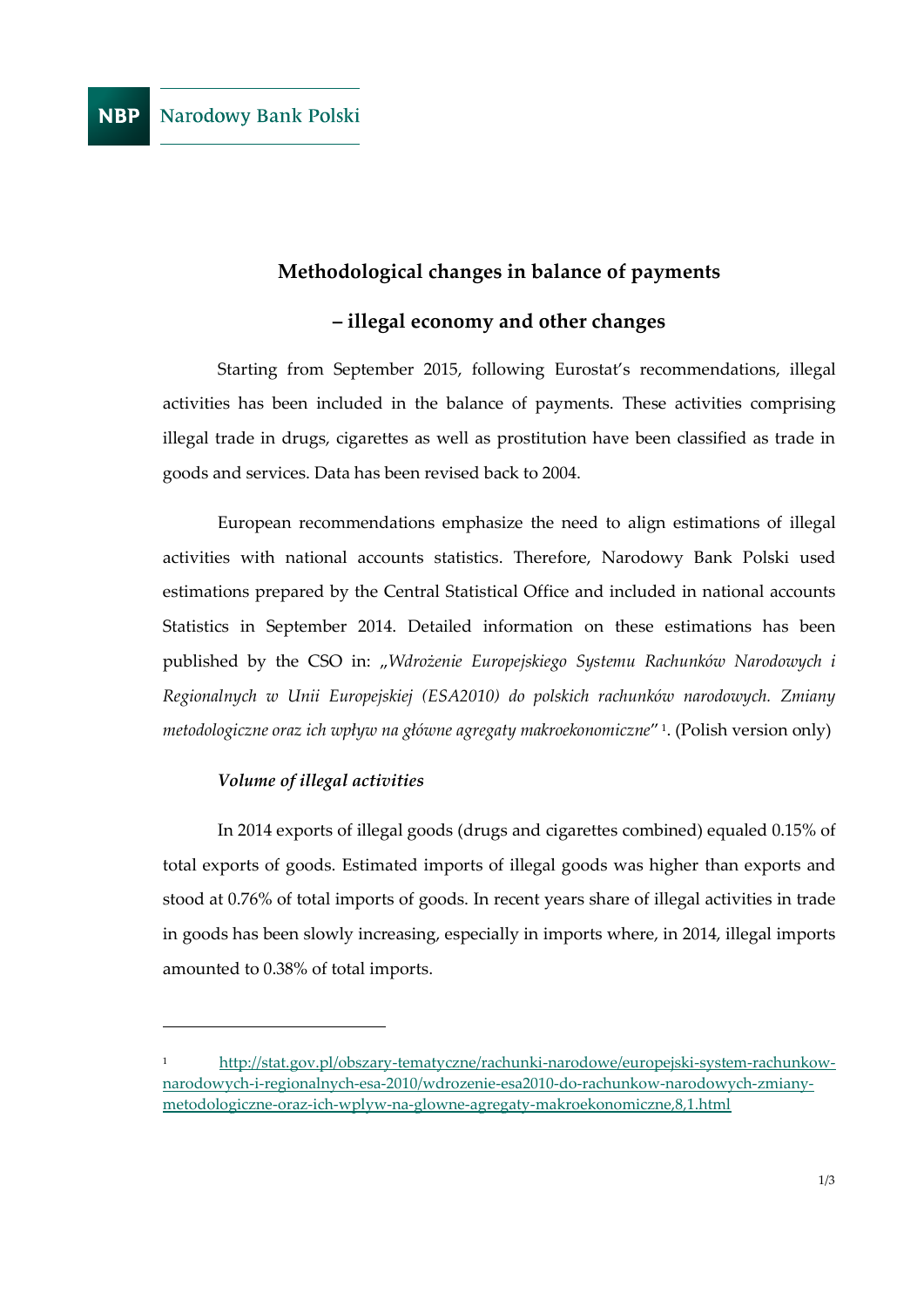#### **NBP** Narodowy Bank Polski



**Wykres1.Share of illegal activities in trade in goods**

Trade in illegal services has been significantly lower than those observed in trade in goods. In 2014, residents' procurement of non-resident women for prostitution– registered as credits against services- constituted 0.1% of total services.

Wages of non-resident women rendering sexual services (which is legal in Poland) have been classified as grey area. Debits against non-residents' prostitution in Poland amounted to 0.22% of total debits against services.

Detailed description of data sources as well as estimation methods for respective types of transactions can be found in the abovementioned methodological note published by the CSO (Polish version only)

### *Other changes to balance of payments methodology*

Individual persons expenditure against transportation have been included in transportation. So far, only expenditure of travel agencies or other legal entities which obtained transportation services from foreign carrier have been registered in this item. Revised bop data encompassed new data source – results of the survey on travel